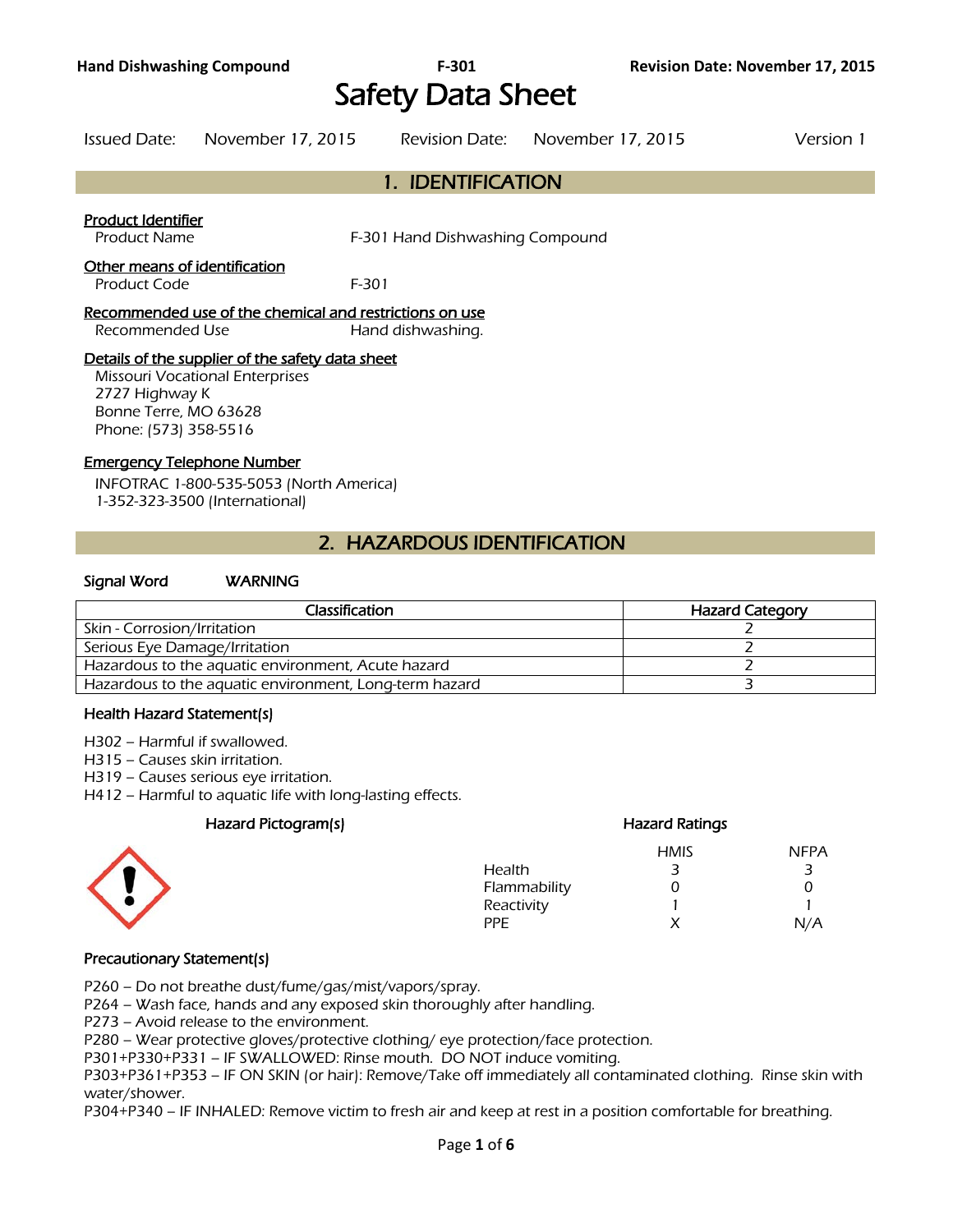P305+P351+P338 – IF IN EYES: Rinse cautiously with water for several minutes. Remove contact lenses, if present and easy to do. Continue rinsing.

P310 – Immediately call a POISON CENTER or doctor/physician.

P312 – Call a POISON CENTER or doctor/physician if you feel unwell.

P363 – Wash contaminated clothing before reuse.

#### Potential Health Effects

| <b>Skin Contact</b> | May cause skin corrosion/irritation/burns. |
|---------------------|--------------------------------------------|
| Eye Contact         | May cause eye damage.                      |
| Inhalation          | May cause respiratory irritation.          |
| Ingestion           | May be harmful if swallowed.               |

# 3. COMPOSITION/INFORMATION ON INGREDIENT

| <b>Chemical Name/Pure Substance</b> | CAS#        | Weight-%  |
|-------------------------------------|-------------|-----------|
| Sodium Bicarbonate                  | 144-55-8    | 35-40     |
| Sodium Carbonate, Anhydrous         | 497-19-8    | $20 - 25$ |
| Sodium Tripolyphosphate             | 7758-29-4   | $20 - 25$ |
| Monosodium Phosphate, Anhydrous     | 7558-80-7   | $15 - 20$ |
| Valfor 100 Zeolite NaA              | 1318-02-1   | $5 - 10$  |
| Dodecylbenzene Sulfonic Acid        | 68584-22-5  | $1-5$     |
| Caltaine C-35                       | Proprietary | $0 - 2$   |
|                                     |             |           |

\*\*If Chemical Name/CAS No is "proprietary" and/or Weight-% is listed as a range, the specific chemical identity and/or percentage of composition has been withheld as a trade secret.

# 4. FIRST-AID MEASURES

| <b>General Advice</b>               | If you feel unwell, seek medical advice (show label where possible).                                                                                                                |
|-------------------------------------|-------------------------------------------------------------------------------------------------------------------------------------------------------------------------------------|
| <b>Eye Contact</b>                  | Rinse cautiously with water for several minutes. Remove contact lenses, if present and easy<br>to do. Continue rinsing. Get medical advice/attention.                               |
| <b>Skin Contact</b>                 | Wash off immediately with plenty of water. Take off contaminated clothing. Wash<br>contaminated clothing before reuse. If skin irritation persists, call a physician.               |
| <b>Inhalation</b>                   | Remove victim to fresh air and keep at rest in a position comfortable for breathing. Call a<br>POISON CENTER or doctor/physician if you feel unwell.                                |
| Ingestion                           | Rinse mouth. Do NOT induce vomiting. Call a POISON CENTER or doctor/physician if you<br>feel unwell.                                                                                |
| Most important symptoms and effects |                                                                                                                                                                                     |
| <b>Symptoms</b>                     | Prolonged contact may cause painful stinging or burning of eyes and lids, watering of eye,<br>and irritation. Prolonged contact may even cause severe skin irritation or mild burn. |

# 5. FIRE-FIGHTING MEASURES

### Extinguishing Media

Suitable Extinguishing Media: Use extinguishing media that is appropriate to local circumstances. Unsuitable Extinguishing Media: Water jet.

#### Specific Hazards Arising from the Chemical

During fire, gases hazardous to health may be formed.

#### Protective equipment and precautions for firefighters

As in any fire, wear self-contained breathing apparatus pressure-demand, MSHA/NIOSH (approved or equivalent) and full protective gear.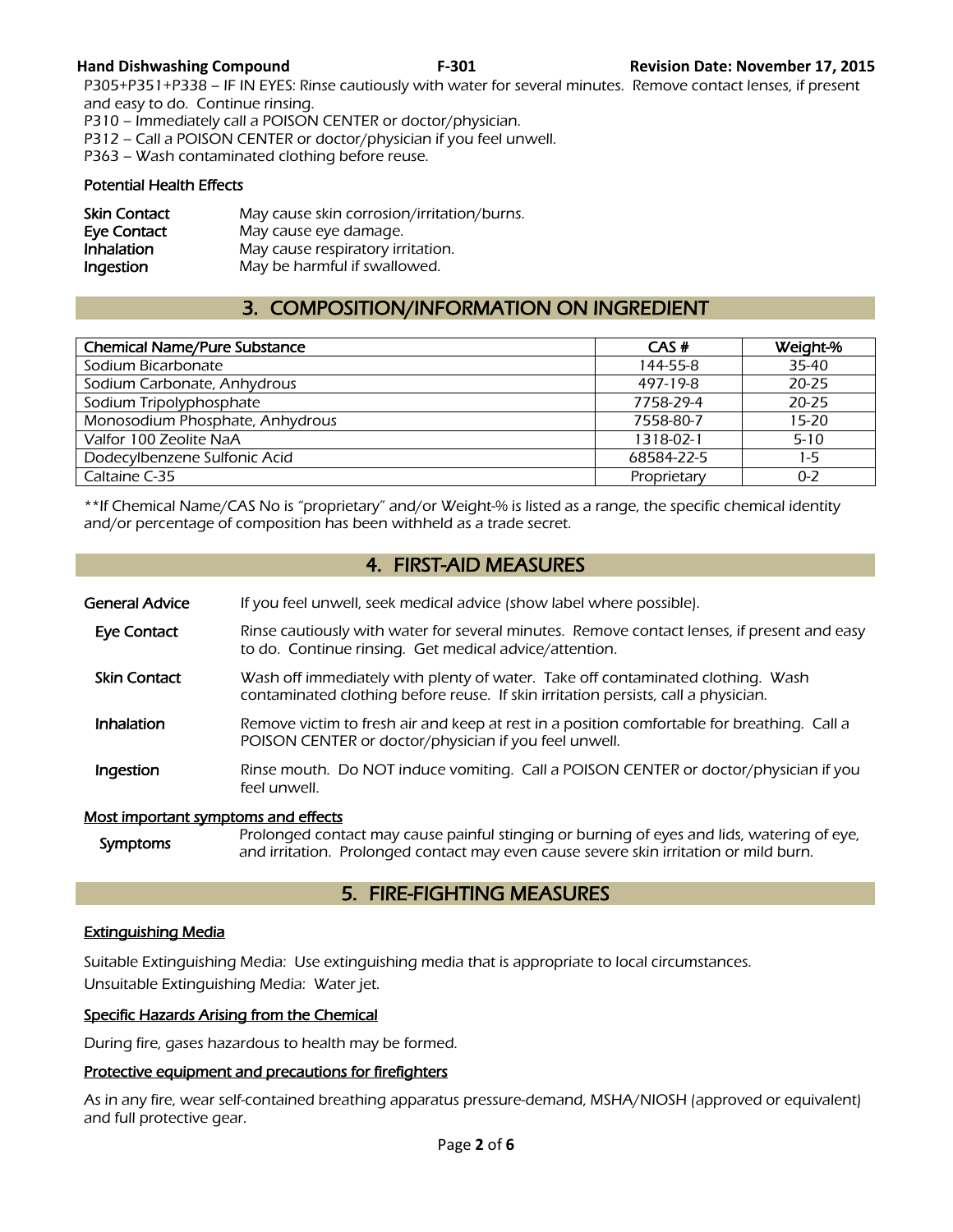# 6. ACCIDENTAL RELEASE MEASURES

|  | Personal precautions, protective equipment and emergency procedures |  |
|--|---------------------------------------------------------------------|--|
|  |                                                                     |  |

- **Personal precautions** Use personal protective equipment as required. Avoid dust formation.
- Environmental precautions **Prevent material from entering into soil, ditches, sewers, waterways, and/or** groundwater.

#### Methods and material for containment and clean up

| <b>Methods for Containment</b> | Prevent further leakage or spillage if safe to do so.                                                         |
|--------------------------------|---------------------------------------------------------------------------------------------------------------|
| Methods for Clean up           | Shovel waste into a drum and label contents for disposal. Keep in suitable<br>closed containers for disposal. |

# 7. HANDLING AND STORAGE

#### Precautions for safe handling

Handle in accordance with good industrial hygiene and safety practice. Use only in well ventilated areas. Do not breathe dust/fume/gas/mist/vapors/spray. Wash face, hands, and any exposed skin thoroughly after handling. Use personal protection recommended in Section 8.

#### Conditions for safe storage, including any incompatibilities

| <b>Storage Conditions</b> | Keep containers tightly closed in a dry, cool and well-ventilated place. Store locked up. |  |
|---------------------------|-------------------------------------------------------------------------------------------|--|
|                           | <b>Incompatible Materials</b> See section 10 of this SDS.                                 |  |

# 8. EXPOSURE CONTROLS/PERSONAL PROTECTION

| <b>Chemical Name</b>                   | <b>ACGIHTLV</b>          | <b>OSHA PEL</b>          | NIOSH IDLH |
|----------------------------------------|--------------------------|--------------------------|------------|
| Sodium Tripolyphosphate<br>(7758-29-4) | 10 mg/m <sup>3</sup> TWA | 15 mg/m <sup>3</sup> TWA | -          |
| Monosodium Phosphate<br>'7558-80-7)    | 10 mg/m <sup>3</sup> TWA | 15 mg/m <sup>3</sup> TWA | -          |

#### Appropriate engineering controls

Engineering Controls Apply technical measures to comply with the occupational exposure limits.

#### Individual protection measures, such as personal protective equipment

| Eye/Face Protection                   | Wear approved safety goggles.                                                                                                                                              |
|---------------------------------------|----------------------------------------------------------------------------------------------------------------------------------------------------------------------------|
| Skin and Body Protection              | Wear appropriate clothing to prevent repeated or prolonged skin contact.                                                                                                   |
| <b>Respiratory Protection</b>         | Ensure adequate ventilation, especially in confined areas.                                                                                                                 |
| <b>General Hygiene Considerations</b> | Do not eat, drink, or smoke when using this product. Wash contaminated<br>clothing before reuse. Handle in accordance with good industrial hygiene<br>and safety practice. |

# 9. PHYSICAL AND CHEMICAL PROPERTIES

#### **Appearance**

| <b>Physical State</b><br>Color                                                                 | Solid<br>Pink                                                  | Odor<br><b>Odor Threshold</b> | Not Determined<br>Not Determined |
|------------------------------------------------------------------------------------------------|----------------------------------------------------------------|-------------------------------|----------------------------------|
| <b>Property</b>                                                                                | <b>Values</b>                                                  |                               | Remarks - Method                 |
| pH<br>Melting Point/Freezing Point<br><b>Boiling Point/Boiling Range</b><br><b>Flash Point</b> | $8 - 10$<br>Not determined<br>Not determined<br>Not determined |                               | 1% solution                      |
|                                                                                                | Page 3 of 6                                                    |                               |                                  |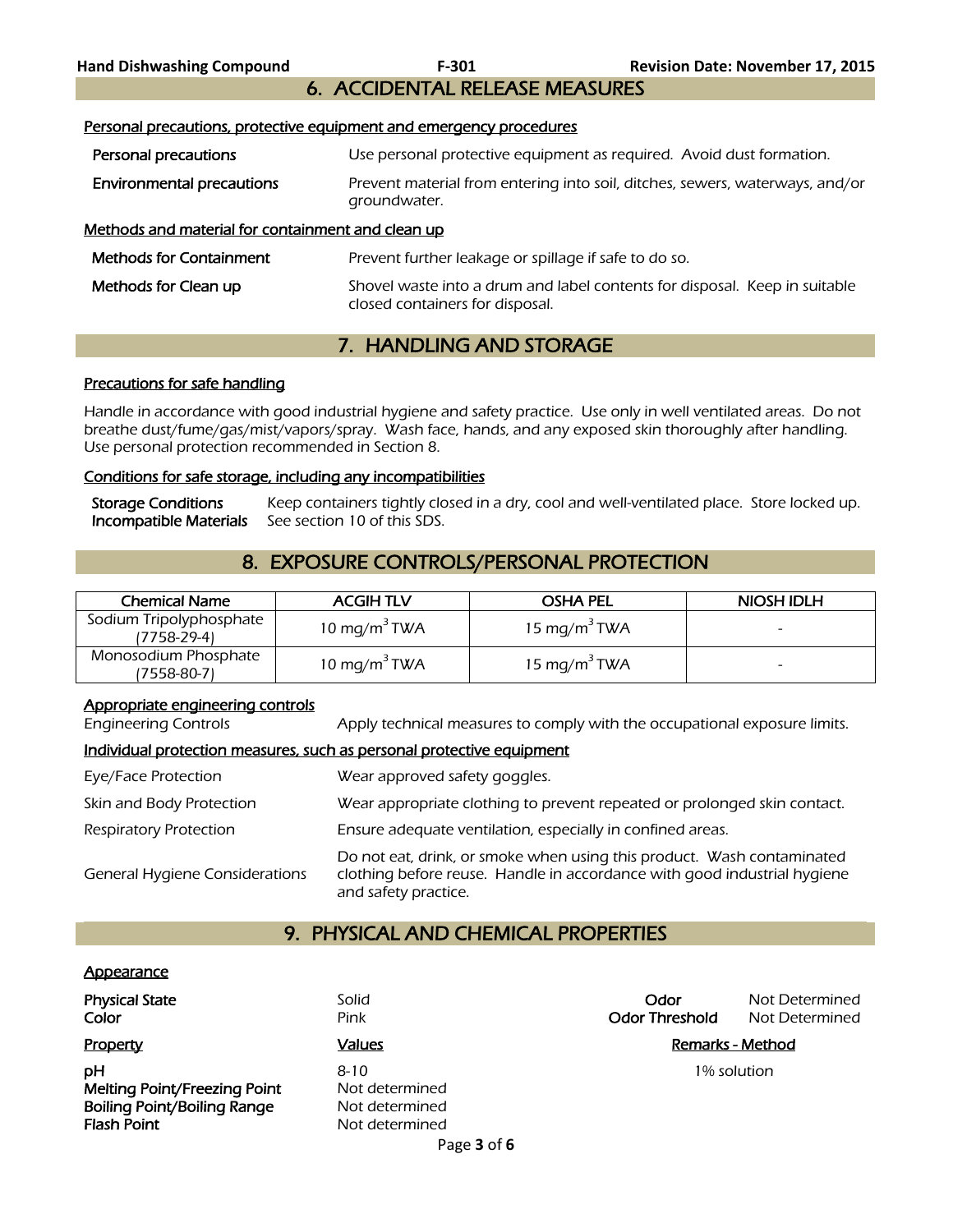| <b>Hand Dishwashing Compound</b> | $F-301$        | <b>Revision Date: November 17, 2015</b> |
|----------------------------------|----------------|-----------------------------------------|
| <b>Evaporation Rate</b>          | Not determined |                                         |
| Flammability (Solid, Gas)        | Non-flammable  |                                         |
| <b>Upper Flammability Limits</b> | Not determined |                                         |
| <b>Lower Flammability Limits</b> | Not determined |                                         |
| <b>Vapor Pressure</b>            | Not determined |                                         |
| <b>Vapor Density</b>             | Not determined |                                         |
| <b>Specific Gravity</b>          | Not determined |                                         |
| <b>Water Solubility</b>          | Complete       |                                         |
| Solubility in other solvents     | Not determined |                                         |
| <b>Partition Coefficient</b>     | Not determined |                                         |
| <b>Auto-ignition Temperature</b> | Not determined |                                         |
| <b>Decomposition Temperature</b> | Not determined |                                         |
| <b>Viscosity</b>                 | Not determined |                                         |
| <b>Explosive Properties</b>      | Not determined |                                         |
| <b>Oxidizing Properties</b>      | Not determined |                                         |

# 10. STABILITY AND REACTIVITY

| Reactivity                                        | Not reactive under normal conditions.                 |
|---------------------------------------------------|-------------------------------------------------------|
| <b>Chemical Stability</b>                         | Stable under recommended storage conditions.          |
| <b>Conditions to Avoid</b>                        | Extreme heat and extreme humidity.                    |
| Incompatible materials                            | Strong acids.                                         |
| <b>Hazardous Decomposition</b><br><b>Products</b> | Sodium oxides, phosphorous oxides, and carbon oxides. |
| <b>Hazardous Polymerization</b>                   | Not available.                                        |

# 11. TOXICOLOGICAL INFORMATION

#### Mixture Toxicity

Toxicological data have not been determined specifically for this product.

# 12. ECOLOGICAL INFORMATION

#### **Ectotoxicity**

Ecological studies have not been determined specifically for this product.

# 13. DISPOSAL CONSIDERATIONS

| <b>Disposal Instructions</b>             | Dispose of in accordance with local, regional, national, and international<br>regulations.                                                                                                                       |
|------------------------------------------|------------------------------------------------------------------------------------------------------------------------------------------------------------------------------------------------------------------|
| Hazardous Waste Code                     | Not available.                                                                                                                                                                                                   |
| Waste from residues / unused<br>products | Reuse or recycle if possible. Dispose of in accordance with local, regional,<br>national, and international regulations.                                                                                         |
| <b>Contaminated Packaging</b>            | Since emptied containers may retain product residue, follow label warnings<br>even after container is emptied. Empty containers should be taken to an<br>approved waste handling site for recycling or disposal. |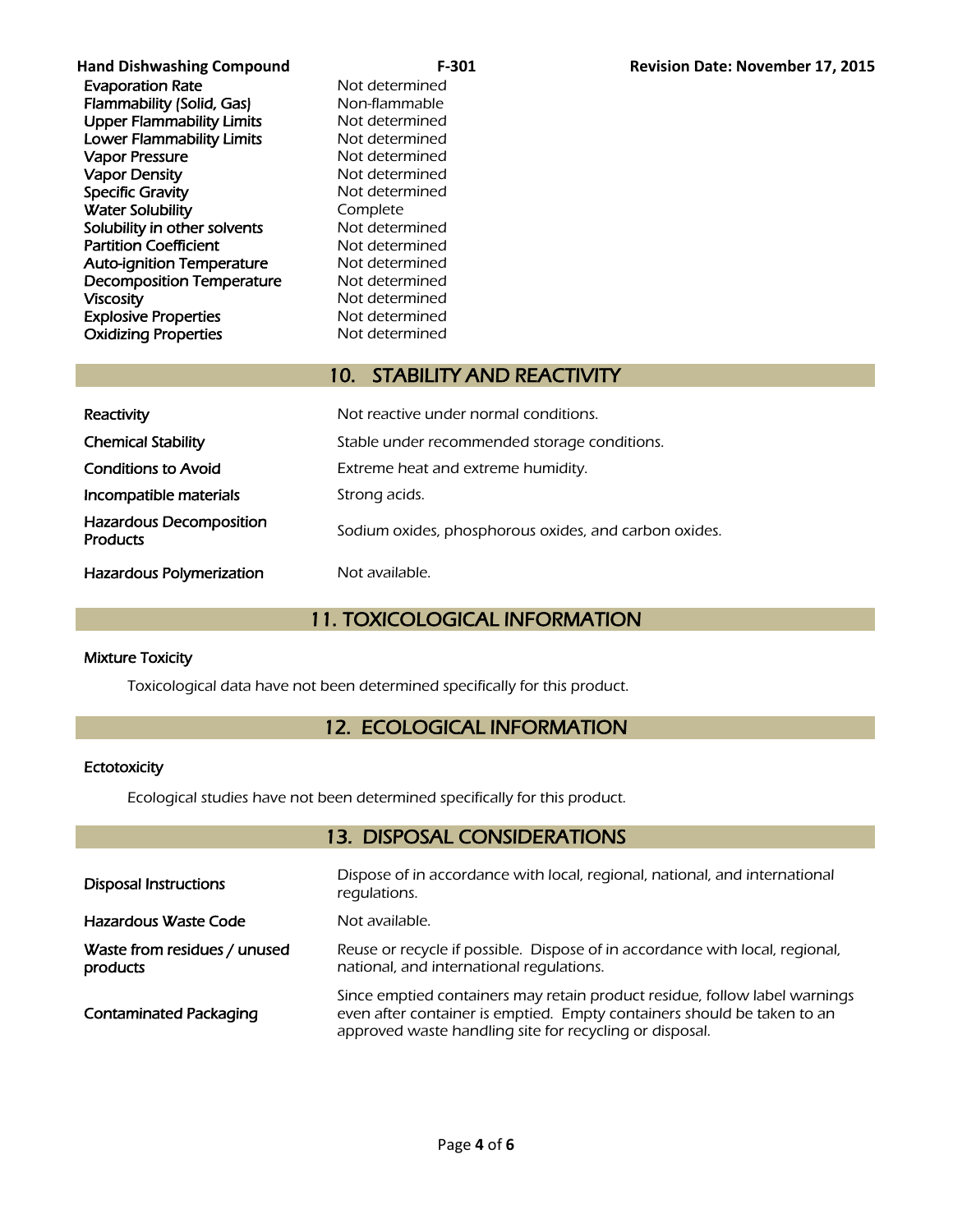# 14. TRANSPORT INFORMATION

| <b>Note</b>                     | Please see current shipping paper for most up to date shipping information,<br>including exemptions and special circumstances. |  |  |  |  |
|---------------------------------|--------------------------------------------------------------------------------------------------------------------------------|--|--|--|--|
| DOT I.D. Number                 | Not available.                                                                                                                 |  |  |  |  |
| <b>DOT Proper Shipping Name</b> | Not available.                                                                                                                 |  |  |  |  |
| <b>DOT Hazard Classes:</b>      |                                                                                                                                |  |  |  |  |
| US DOT                          | Not available.                                                                                                                 |  |  |  |  |
| Road (ADR)                      | Not available.                                                                                                                 |  |  |  |  |
| Air (ICAO/IMDG)                 | Not available.                                                                                                                 |  |  |  |  |
| Sea (IMO/IMDG)                  | Not available.                                                                                                                 |  |  |  |  |
|                                 |                                                                                                                                |  |  |  |  |
| Packing Group                   | Not available.                                                                                                                 |  |  |  |  |
| <b>DOT Label</b>                | Not available.                                                                                                                 |  |  |  |  |

# 15. REGULATORY INFORMATION

#### U.S. Federal Regulations

Contents of this SDS comply with OSHA Hazard Communication Standard CFR 1910.1200.

#### OSHA Hazard Communication Standard (29 CFR 1910.1200)

( X ) Hazardous ( ) Non- Hazardous

#### SARA TITLE III

| Section 302/304 | Extremely Hazardous Substances: None.                          |
|-----------------|----------------------------------------------------------------|
| Section 311/312 | (40CFR370) Hazardous Categories: Acute.                        |
| Section 313     | Contains the following SARA 313 Toxic Release Chemicals: None. |

## **CERCLA**

CERCLA Regulatory Sulfuric Acid (7664-93-9).

# State Regulations

#### California Prop 65

 This product may contain the following ingredient(s) known to the state of California to cause cancer, birth defects or other reproductive harm: Sulfur Dioxide (7446-09-5).

#### Inventories

| Component                                    | <b>TSCA</b><br>(United<br>States) | <b>DSL</b><br>(Canada) | EINECS/<br><b>ELINCS</b><br>(Europe) | <b>ENCS</b><br>(Japan) | China<br>(IECSC) | <b>KECL</b><br>(Korea) | <b>PICCS</b><br>(Philippines) | <b>AICS</b><br>(Australia) |
|----------------------------------------------|-----------------------------------|------------------------|--------------------------------------|------------------------|------------------|------------------------|-------------------------------|----------------------------|
| Sodium<br><b>Bicarbonate</b><br>$(144-55-8)$ | X                                 | X                      | X                                    | X                      | X                | X                      | X                             | X                          |
| Sodium Carbonate<br>(497-19-8)               | X                                 | X                      | X                                    | X                      | X                | X                      | X                             | X                          |
| Sodium<br>Tripolyphosphate<br>$(7758-29-4)$  | X                                 | X                      | X                                    |                        | X                |                        | X                             |                            |
| Monosodium<br>Phosphate<br>$(7558-80-7)$     | X                                 | X                      | X                                    |                        | X                |                        | X                             |                            |
| Valfor 100<br>Zeolite NaA<br>$1318-02-1$     | X                                 | X                      |                                      |                        |                  |                        |                               | $\pmb{\times}$             |
| Caltaine C-35<br>(Proprietary)               | X                                 | X                      | X                                    | X                      | X                | X                      | X                             | X                          |